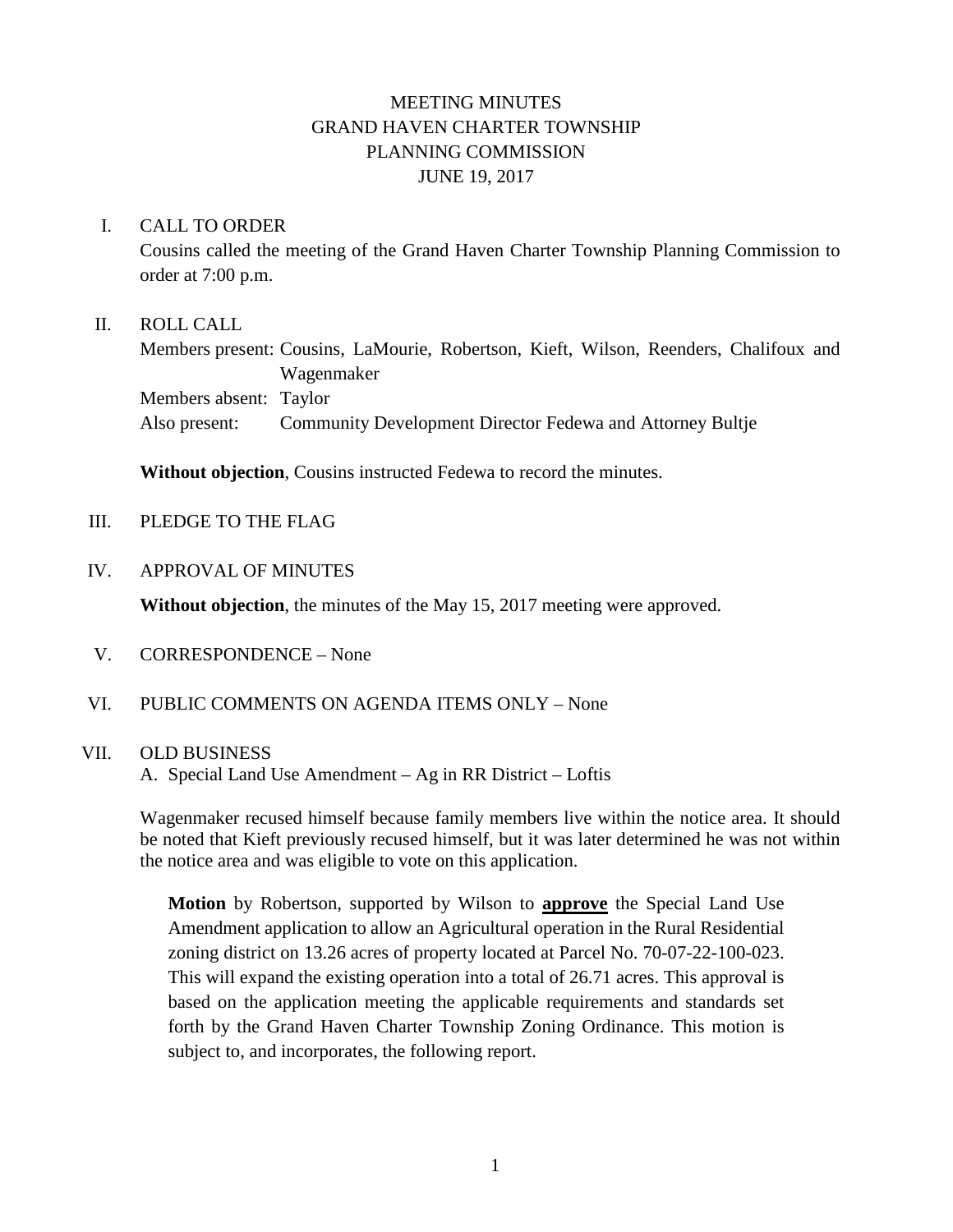#### **REPORT**

- 1. This approval is based on the affirmative findings that each of the following standards of Section 19.05 have been fulfilled:
- A. The proposed use is consistent with, and promotes the intent and purpose of this Ordinance.
- B. The proposed use is of such location, size, density, and character as to be compatible with adjacent uses of land and the orderly development of the district in which situated and of adjacent districts.
- C. The proposed use does not have a substantially detrimental effect upon, nor substantially impair the value of, neighborhood property.
- D. The proposed use is reasonably compatible with the natural environment of the subject premises and adjacent premises.
- E. The proposed use does not unduly interfere with provision of adequate light or air, nor overcrowd land or cause a severe concentration of population.
- F. The proposed use does not interfere or unduly burden water supply facilities, sewage collection and disposal systems, park and recreational facilities, and other public services.
- G. The proposed use is such that traffic to, from, and on the premises and the assembly of persons relation to such use will not be hazardous, or inconvenient to the neighborhood, nor unduly conflict with the normal traffic of the neighborhood, considering, among other things: safe and convenient routes for pedestrian traffic, particularly of children, the relationship of the proposed use to main thoroughfares and to streets and intersections, and the general character and intensity of the existing and potential development of the neighborhood.
- H. The proposed use is consistent with the health, safety, and welfare of the Township.
- 2. The application meets the site plan review standards of Section 23.06 of the Zoning Ordinance. Specifically, the Planning Commission finds as follows:
- A. The uses proposed will not adversely affect the public health, safety, or welfare. Uses and structures located on the site take into account topography, size of the property, the uses on adjoining property and the relationship and size of buildings to the site. The site will be developed so as not to impede the normal and orderly development or improvement of surrounding property for uses permitted in this ordinance.
- B. Safe, convenient, uncontested, and well defined vehicular and pedestrian circulation is provided for ingress/egress points and within the site. Drives, streets and other circulation routes are designed to promote safe and efficient traffic operations within the site and at ingress/egress points.
- C. The arrangement of public or private vehicular and pedestrian connections to existing or planned streets in the area are planned to provide a safe and efficient circulation system for traffic within the township.
- D. Removal or alterations of significant natural features are restricted to those areas which are reasonably necessary to develop the site in accordance with the requirements of this Ordinance. The Planning Commission has required that landscaping, buffers, and/or greenbelts be preserved and/or provided to ensure that proposed uses will be adequately buffered from one another and from surrounding public and private property.
- E. Areas of natural drainage such as swales, wetlands, ponds, or swamps are protected and preserved insofar as practical in their natural state to provide areas for natural habitat, preserve drainage patterns and maintain the natural characteristics of the land.
- F. The site plan provides reasonable visual and sound privacy for all dwelling units located therein and adjacent thereto. Landscaping shall be used, as appropriate, to accomplish these purposes.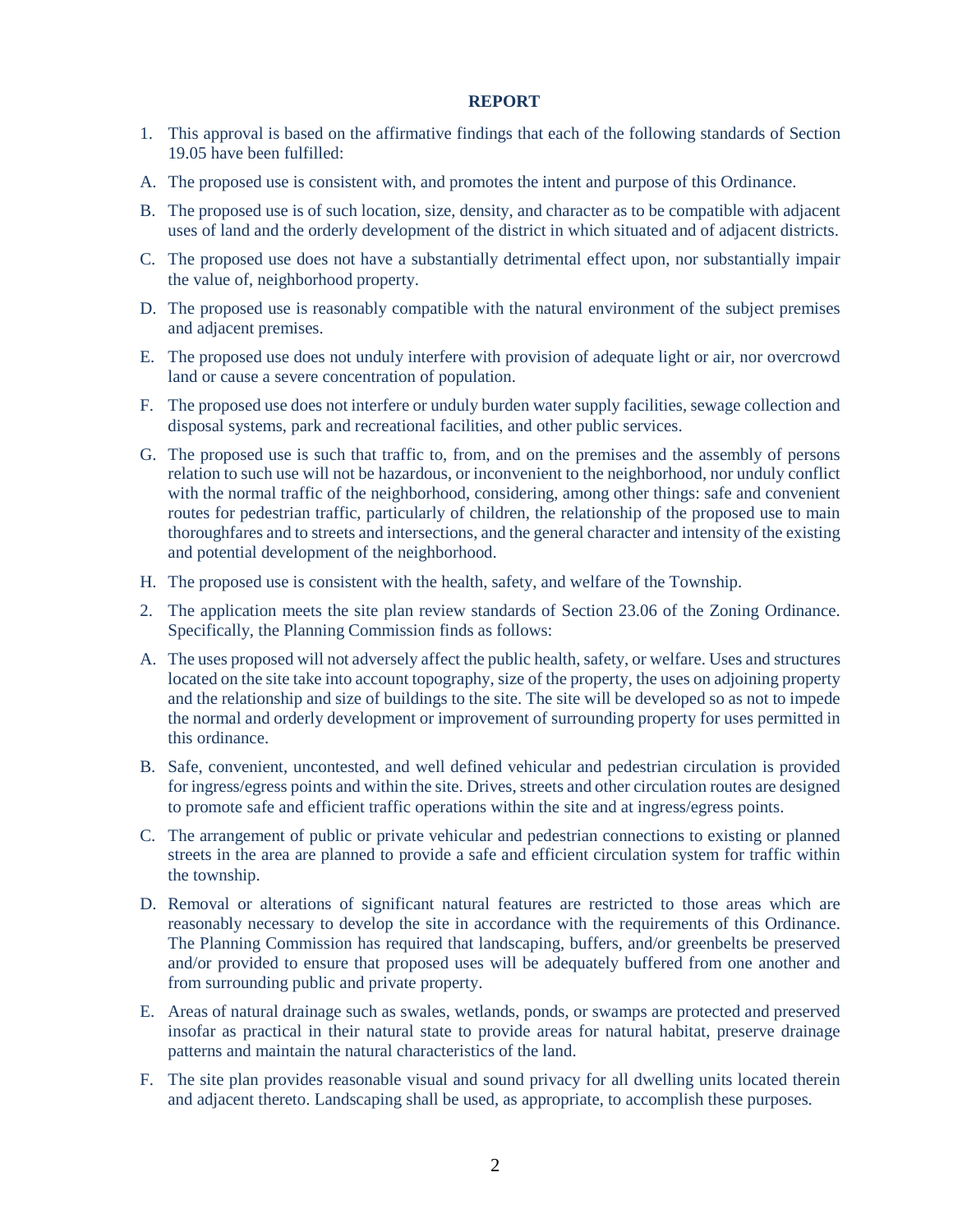- G. All buildings and groups of buildings are arranged so as to permit necessary emergency vehicle access as requested by the fire department.
- H. All streets and driveways are developed in accordance with the Ottawa County Road Commission specifications, as appropriate.
- I. Appropriate measures have been taken to ensure that removal of surface waters will not adversely affect neighboring properties or the public storm drainage system. Provisions have been made to accommodate storm water, prevent erosion and the formation of dust.
- J. Exterior lighting is arranged so that it is deflected away from adjacent properties and so it does not interfere with the vision of motorists along adjacent streets, and consists of sharp cut-off fixtures.
- K. All loading and unloading areas and outside storage areas, including areas for the storage of trash, which face or are visible from residential districts or public streets, are screened.
- L. Entrances and exits are provided at appropriate locations so as to maximize the convenience and safety for persons entering or leaving the site.
- M. The site plans conform to all applicable requirements of County, State, Federal, and Township statutes and ordinances.
- N. As appropriate, fencing has been required by the Planning Commission around the boundaries of the development to minimize or prevent trespassing or other adverse effects on adjacent lands.
- O. The general purposes and spirit of this Ordinance and the Master Plan of the Township are maintained.

Wagenmaker rejoined the Planning Commission.

#### VIII. REPORTS

- A. Attorney Report None
- B. Staff Report None
- C. Other None

### IX. EXTENDED PUBLIC COMMENTS ON NON-AGENDA ITEMS ONLY

Dave Rickard – 11487 Loggers Trail, has questions related to accessory buildings within front yards.

- Questions the reason they are not permitted within front yards.
- Believes if certain criteria are met a person should be able to put an accessory building within the front yard. For example, a dead-end street, a private road, accessory building matches dwelling, additional screening, etc.
- Has a wooded lot and does not want to remove additional trees and pour more impervious surface to construct the building in the rear yard.
- Feels the Zoning Ordinance needs to use common sense.

The Planning Commission then began to discuss this subject, and noted the following: